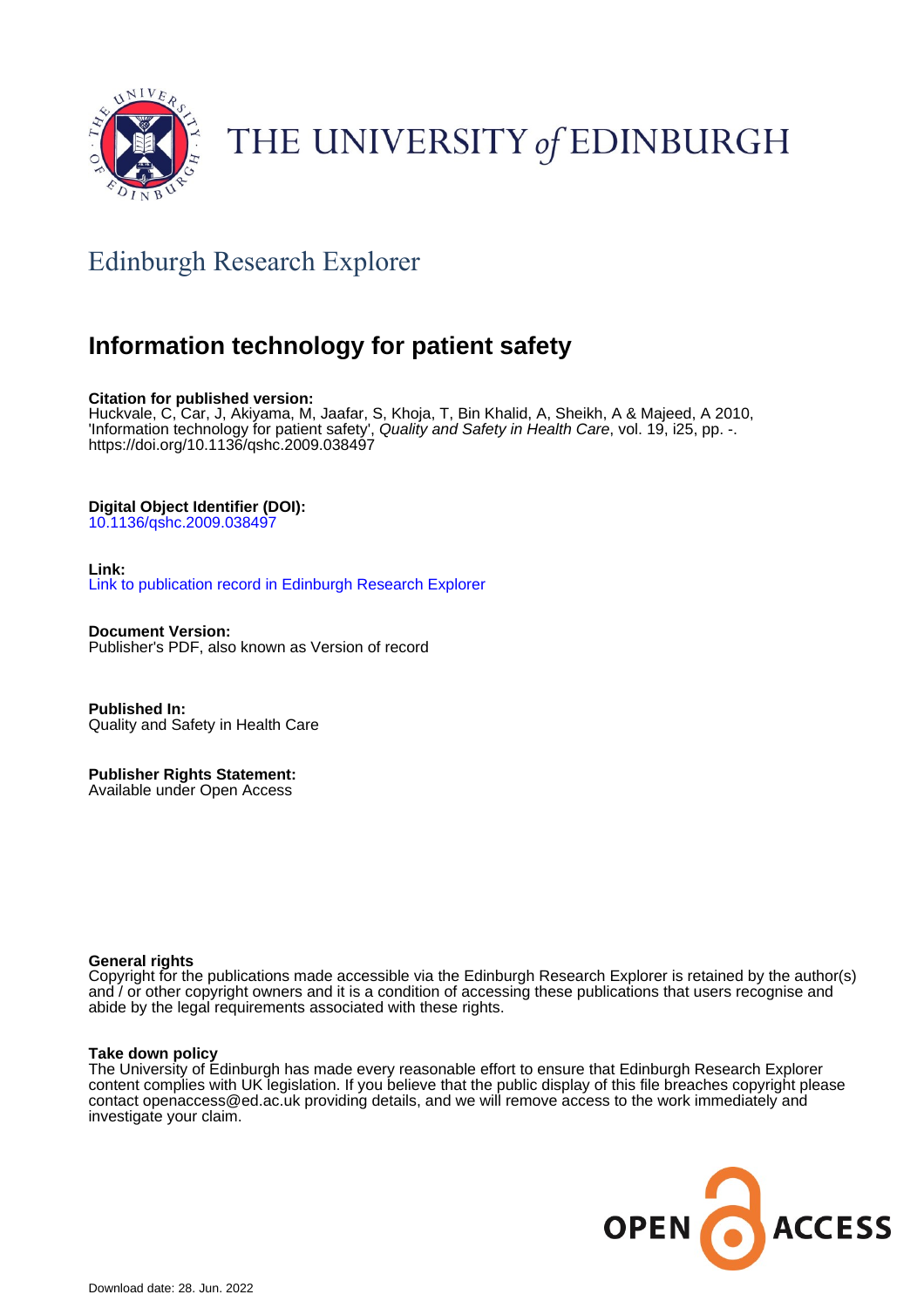## Information technology for patient safety

Christopher Huckvale,<sup>1</sup> Josip Car,<sup>1</sup> Masanori Akiyama,<sup>2</sup> Safurah Jaafar,<sup>3</sup> Tawfik Khoja,<sup>4</sup> Ammar Bin Khalid,<sup>5</sup> Aziz Sheikh,<sup>6</sup> Azeem Majeed<sup>1</sup>

<sup>1</sup>Department of Primary Care & Public Health, Imperial College, London, UK <sup>2</sup>Todai Policy Alternatives Research Institute, University of Tokyo, Tokyo, Japan <sup>3</sup> Family Health Development Division, Ministry Of Health, Kuala Lumpur, Malaysia 4 Executive Board, Council of Health Ministers for Gulf Cooperation Council, Riyadh, Saudi Arabia <sup>5</sup>Kabot International, Lahore, Pakistan 6 Centre for Population Health Sciences, The University of Edinburgh, Edinburgh, UK

#### Correspondence to

Professor Azeem Majeed, Department of Primary Care & Public Health, Reynolds Building, Imperial College, London W6 8RP, UK; a.majeed@imperial.ac.uk

Accepted 8 April 2010

#### **ABSTRACT**

**Background** Research on patient care has identified substantial variations in the quality and safety of healthcare and the considerable risks of iatrogenic harm as significant issues. These failings contribute to the high rates of potentially avoidable morbidity and mortality and to the rising levels of healthcare expenditure seen in many health systems. There have been substantial developments in information technology in recent decades and there is now real potential to apply these technological developments to improve the provision of healthcare universally. Of particular international interest is the use of eHealth applications. There is, however, a large gap between the theoretical and empirically demonstrated benefits of eHealth applications. While these applications typically have the technical capability to help professionals in the delivery of healthcare, inadequate attention to the socio-technical dimensions of their use can result in new avoidable risks to patients. **Results and discussion** Given the current lack of evidence on quality and safety improvements and on the cost-benefits associated with the introduction of eHealth applications, there should be a focus on implementing more mature technologies; it is also important that eHealth applications should be evaluated against a comprehensive and rigorous set of measures, ideally at all stages of their application life cycle.

#### INTRODUCTION

World Health Organization (WHO) Patient Safety established the Information Technology for Patient Safety Expert Working Group to examine the role of Information Technology (IT) in improving patient safety in healthcare. The Working Group included representatives from high-, middle- and low-income countries with expertise from clinical medicine, academia, government, health services management and industry. This report by the Working Group provides an overview of the interplay between IT and issues of patient safety in healthcare, maps out the boundaries of knowledge in this area and makes recommendations for future research and development. It builds on a recent systematic literature review commissioned by the English National Health Service (NHS) Connecting for Health Evaluation Programme, which included a review of research papers from across the world.

We identified priority areas through a consultation process involving all members of the Working Group. Although there are concerns about the variable methodological quality and completeness of the evidence base in the field-particularly in the evaluation of the impact of new technology in healthcare on patient safety—there is a specific lack of information on the experience in developing countries. The majority of published research has been carried out in high-income countries such as the UK and USA. This paper is therefore most applicable to economically developed countries; however, where possible, we have also drawn lessons for economically developing countries and illustrated the key points from the paper with a number of case studies.

#### INFORMATION TECHNOLOGY IN HEALTHCARE

The US government has defined IT as '...any equipment or interconnected system or subsystem of equipment that is used in the creation, conversion or duplication of data or information.' <sup>1</sup> This paper focuses on the information transacting role, considering those applications where there is a transformative or integrative element involving information. The focus is on the role of software and platforms that integrate information from these and other sources (eg, electronic patient records). We consider the requirements that might be made at a software-hardware-systems level to address issues of patient safety, but in-depth exploration of issues around technical implementations of software and hardware lay outside the scope of this paper. Reflecting this higher level view, we consider issues of patient safety relating to the key applications for information tools in healthcare delivery rather than considering each component separately.

The rationale for this selective approach reflects the priorities identified by the Working Group and the focus of IT implementation in healthcare internationally. There is significant interest in the potential for IT to address some of the current challenges facing healthcare systems, specifically:

- $\blacktriangleright$  the resource and cost implications of serving populations with increasing life expectancy and improved survival in chronic illness;
- < continuing deficiencies in the provision of healthcare that result in iatrogenic harm;
- $\blacktriangleright$  opportunities to use IT to improve access to information by healthcare workers in developing countries to enable them to deliver safe, effective care.

New technologies have the capacity to both extend and replace existing clinical and administrative processes in health. The term eHealth is increasingly used to acknowledge that technological innovation is simply a component of a larger process of change, which ideally represents 'a new way of working, an attitude and a commitment for networked, global thinking to improve healthcare locally, regionally and worldwide....<sup>'2</sup> The conceptual map of eHealth (figure 1) developed recently by Pagliari et al identifies three top-level domains: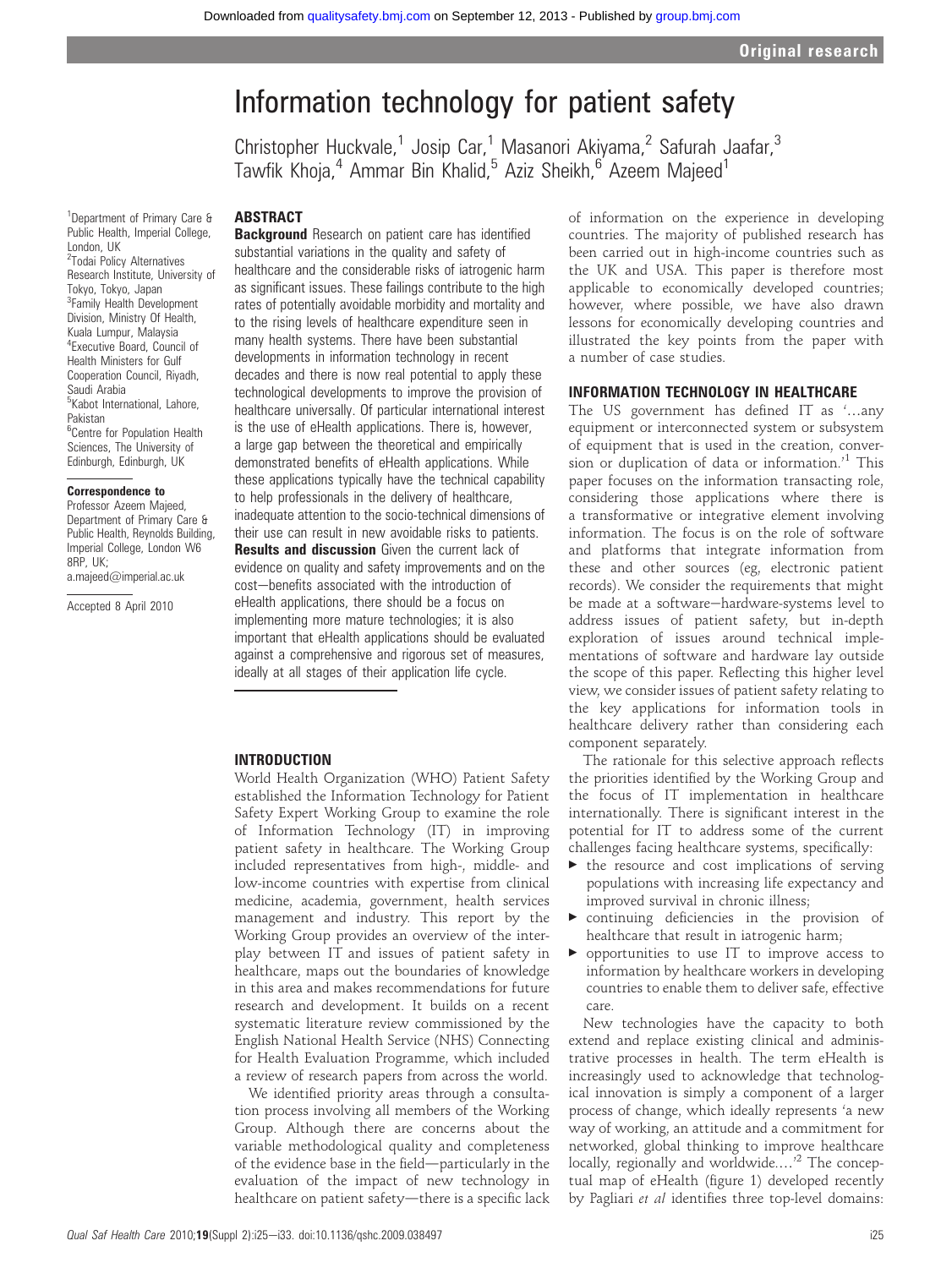

Figure 1 Conceptual map of eHealth showing how the different domains integrate to support professionals, patients and the public.

storing and managing data; informing and supporting decisions; and delivering expertise and care at a distance.

Information technology may reinforce existing barriers and introduce new barriers to error; for example, by preventing specific unsafe actions (active failures). Similarly, in ensuring that certain information is uniformly available or in reducing the time required to complete certain tasks, tools can actively address latent failures. Conversely, the introduction of a tool can disrupt an existing process in a way that introduces a new source of risk, perform incorrectly under certain conditions or facilitate unsafe behaviours by workers.

#### IT AND PATIENT SAFETY AT THE POINT OF CARE Supporting care decisions

Every patient journey involves multiple decisions made by the team of healthcare professionals responsible for the patient's care. Each team member has the potential for active error, as well as contributing to an environment in which the scope for future errors might be enhanced. IT should therefore be used to ensure that optimal choices are made at every step of a patient's care pathway. IT must also be used to limit decisions that are clearly wrong and where there is a significant risk of iatrogenic harm. Although the scope for harm varies by decision type, deciding not to do something can be as harmful as an incorrect active treatment intervention.

Computerised Decision Support Systems (CDSS) are '...active knowledge systems which use... patient data to generate casespecific advice.<sup>3</sup> These systems aim-with varying degrees of sophistication-to support the care decision process. There are good theoretical reasons to believe that CDSS can contribute to patient safety. First, they can guarantee consistency of decisionmaking; thus, the risk of violation or omission is mitigated. Second, by incorporating specific contingencies for unusual presentations conferring specific risks, errors associated with cognitive lapses or bias can be controlled.

These aims can only be achieved if the outputs of such tools are themselves correct and applied in clinical practice. Concerns about the former stem partly from the lack of regulation in this area and because the evidence on which such tools are based has significant gaps in some areas of practice, while expanding rapidly in others. There is a risk that increasing sophistication (eg, in tools that use dynamic inference) abstracts the decisionmaking process in a way that such gaps are not made visible. New risks also accrue from the information requirements that such tools introduce: parameters must be supplied accurately and for the right patient and relevant cofactors accurately specified. In one series, for example, omitted data resulted in 77% (95% CI 71 to 83%) of recommendations made by a CDSS being rated as potentially inappropriate and unsafe.<sup>4</sup>

The impact of incorrect clinical recommendations by CDSS extends beyond the risk of iatrogenic harm. Negative perceptions about IT tools are an important determinant of their continued use: if CDSS are perceived to produce unreliable outputs, they may not find use in routine clinical practice, and all the potential benefits are therefore negated. To combat this, an active approach to quality assurance is advocated that explicitly aims to mitigate the risks of covert error associated with problems in the underlying knowledge base-for example, by including algorithmic validation of consistency and completeness.<sup>5</sup> Effective user interface design and active validation of input can serve to limit the scope for user-related error; for example, user interfaces that are confusing or illogical can induce errors even by the most skilled users. Good user interface design requires a detailed understanding of how a technology will be used and of the work environment to gauge the types of errors that could arise in use and thereby eliminate or mitigate their impact.

Data completeness is an important safety issue in its own right. A given care decision might be inappropriate only in specific contexts. Although redundancy is desirable, opportunities to capture the information that defines these contexts are typically discrete; for example, a relevant medical history might only be captured during the initial assessment of a patient. Accurate medication history, details of any allergies and significant comorbidities are obvious examples that have the potential to have a recurring effect on future care decisions. Such information, once captured, should be accessible for all future healthcare encounters and, where care involves multiple providers, should be shared efficiently and securely between providers.

Electronic Patient Records (EPR) underpin CDSS and many other eHealth applications. One of the aims of the EPR is to tackle issues of data completeness. Structured inputs can mandate information recording, while the electronic format minimises the risk that information is subsequently mislaid. For example, in the UK, the EPRs used in primary care include recording templates for many chronic diseases (eg, diabetes, hypertension, coronary heart disease, etc) to ensure that key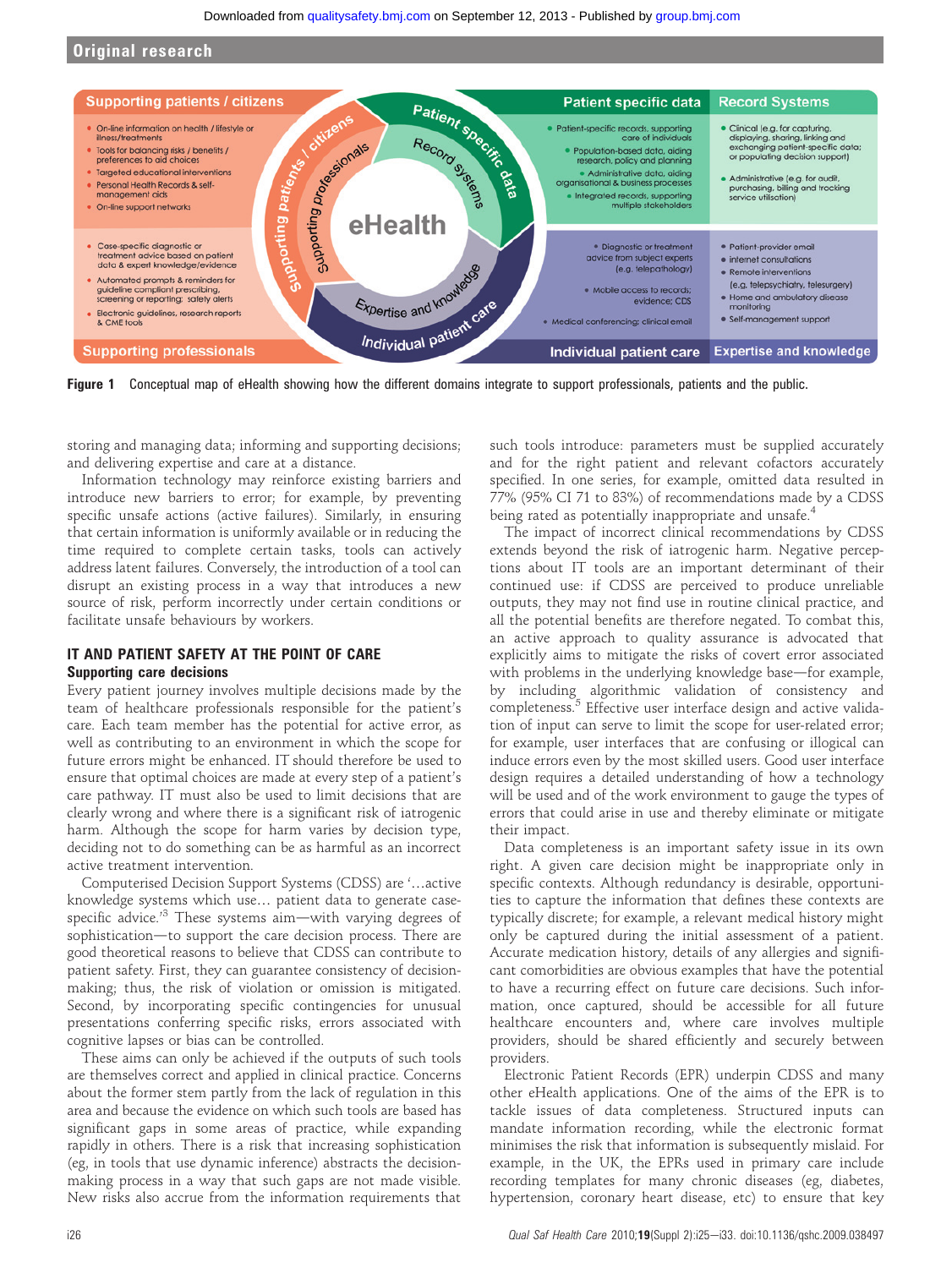demographic, clinical, physiological, biochemical and pharmaceutical variables are collected systematically and in a standardised manner for all patients. However, a current issue in many health systems, particularly in developing countries, is the low level of uptake of EPR systems.

An electronic system can be self-diagnosing in terms of measures of accuracy and completeness, and can motivate specific remedial actions. Where interfaces are poorly designed, however, or system reliability and performance effects clinical practice and workload, such systems can introduce new clinical risks. Empirical evidence for benefit is currently limited and compromised by poor methodological design: for example, there is currently no strong evidence for a reduction in adverse drug events with EPR implementation.<sup>6</sup>

#### Combating medication error

Mistakes in prescribing are one of the most common types of medical error and can be potentially serious, sometimes leading to death or disability for the patient.<sup>7</sup>  $8$  The initial prescription order (decision-calculation) typically carries the greatest risk of serious harm, but mistakes can occur at each stage of the prescribing process:

- $\blacktriangleright$  decision errors: failure to account for relevant comorbidities. polypharmacy, previous reactions, incorrect decision;
- < calculation errors: failure to calculate the appropriate dosage;
- communication errors: dosage written incorrectly, illegible handwriting, wrong patient, ambiguous information on prescription, medication not given in a timely fashion;
- < monitoring error or incorrect length of treatment: failure to track drugs with risk of accumulation of toxicity or where time-limited treatment is desirable;
- < slips: incorrect drugs or dose packaged at dispensation, drugs given to wrong patient.

Electronic systems to support prescribing (ePrescribing solutions) typically combine structured capture of prescription requests with a varying degree of CDSS support. ePrescribing is one facet of Computerised Provider Order Entry (CPOE), which uses computer-based tools to record and communicate specific clinical actions (eg, prescriptions, tests, interventions). The potential impact on safety in terms of decision and calculation error is similar to CDSS: aggregation and presentation of relevant details at the point of decision-making reduces the scope for such mistakes. With increasing sophistication, tools can integrate relevant history (including recent laboratory results) and specific medication-related risks. Interaction with the ordering clinician can range from flagging up potential errors to placing more active constraints on what may be requested. Welldesigned software can tackle issues of interpretation by ensuring that prescription information is presented unambiguously and is rapidly transmissible. The integration of patient and pharmaceutical identification schemes using barcode and radio frequency identification (RFID) technology with electronic prescriptions holds the potential to reduce slips around patient identification and physical dispensation of drugs (box 1). Automated flagging-up of missed prescriptions and monitoring tests is also possible with ePrescribing systems.

Interpretation of evidence for the efficacy of such tools is limited by the variety of outcome measures and construction of what represents a medication error (objective errors versus events that result in actual harm).<sup>10</sup> Where empirical benefits, measured in terms of reductions in preventable adverse events, have been shown with in-patient care, these studies have generally been carried out in centres of excellence using home-grown applications.11 12 A 2000 Cochrane review suggested that dosage advice

Box 1 Application of retail point-of-sale and back-office technologies to improve patient safety in Japan

Integrated point-of-sale and back-office operations that hinge on common identification and tracking technologies (typically barcodes) are pervasive in commercial settings, but their possible benefits in healthcare have only recently begun to be realised. Tackling patient identification error through the use of bar-coded or RFID chipped tags worn by the patient is increasingly advocated as an easy way to address the first of the 'five rights' of medication safety (right patient, drug, dose, administration route and time). Pilot programmes at the International Medical Centre in Tokyo and Red Cross Hospital in Morioka combine these technologies with a 'Point of Act' system that tracks both patient activity and consumable use. Every clinical contact represents a discrete event triggered—like the checking out of goods at a cashier till—by the scanning or entry of an identifier tag and captured by the system with relevant contextual information. This information details what was done at what time and where, to whom, why and by what means. This event-driven approach provides a robust method of exploring process flows, as well as inherently providing stock management capabilities. Safer care is anticipated from the constraints that are placed on patient and medication selection (the universal use of barcodes should guarantee the identity of both), the traceable provenance of the latter (managing the risk of counterfeiting and batch quality issues). In addition, the automatic capture of care data-and the unambiguous nature of the associated contextual information—makes this a useful resource that can be mined prospectively for unreported adverse events and as a forensic tool to reconstruct the care journey before any incident.<sup>9</sup>

can be effective in preventing adverse drug reactions, as well as improving performance in situations where drug levels must be monitored to prevent toxicity.<sup>13</sup> The efficacy of interaction and allergy flagging is also unclear.<sup>14</sup> CDSS that include drugmanagement systems appear to improve clinical performance, but without concomitant benefits in terms of patient outcomes.<sup>15</sup> Where flagging systems are optional, they appear to be used infrequently, while routine flagging may come to be viewed as an unwelcome distraction. In a 2002 survey of UK general practitioners, 28% admitted to frequently or very frequently dismissing medication alerts without reading them.<sup>16</sup> Dismissing flags without consideration clearly defeats the purpose of such tools. Consequently, a synergistic role for the various components of medication-error-reducing solutions (information to support decision-making, CPOE, integrated pharmacy management and automated dispensation) has been suggested.<sup>17</sup>

Electronic prescribing tools can introduce new sources of risk that fall into two broad categories. First, there is informationrelated risk, where failure to integrate information sources means that the expected benefits from ensuring relevant information is presented are not realised. Second, there are failures of human-machine interaction. Such failures relate to both the way information is presented and requested and, more generally, the way the tool fits into clinical work patterns.<sup>18</sup> Structuring input can have unintended consequences: for example, the use of lists for medication dosages could facilitate slips that would not have happened had the user entered information manually.<sup>19</sup>

Because of the integration at critical points of care, and because introducing CPOE is typically with the intention to supplant existing mechanisms for decision capture, a safety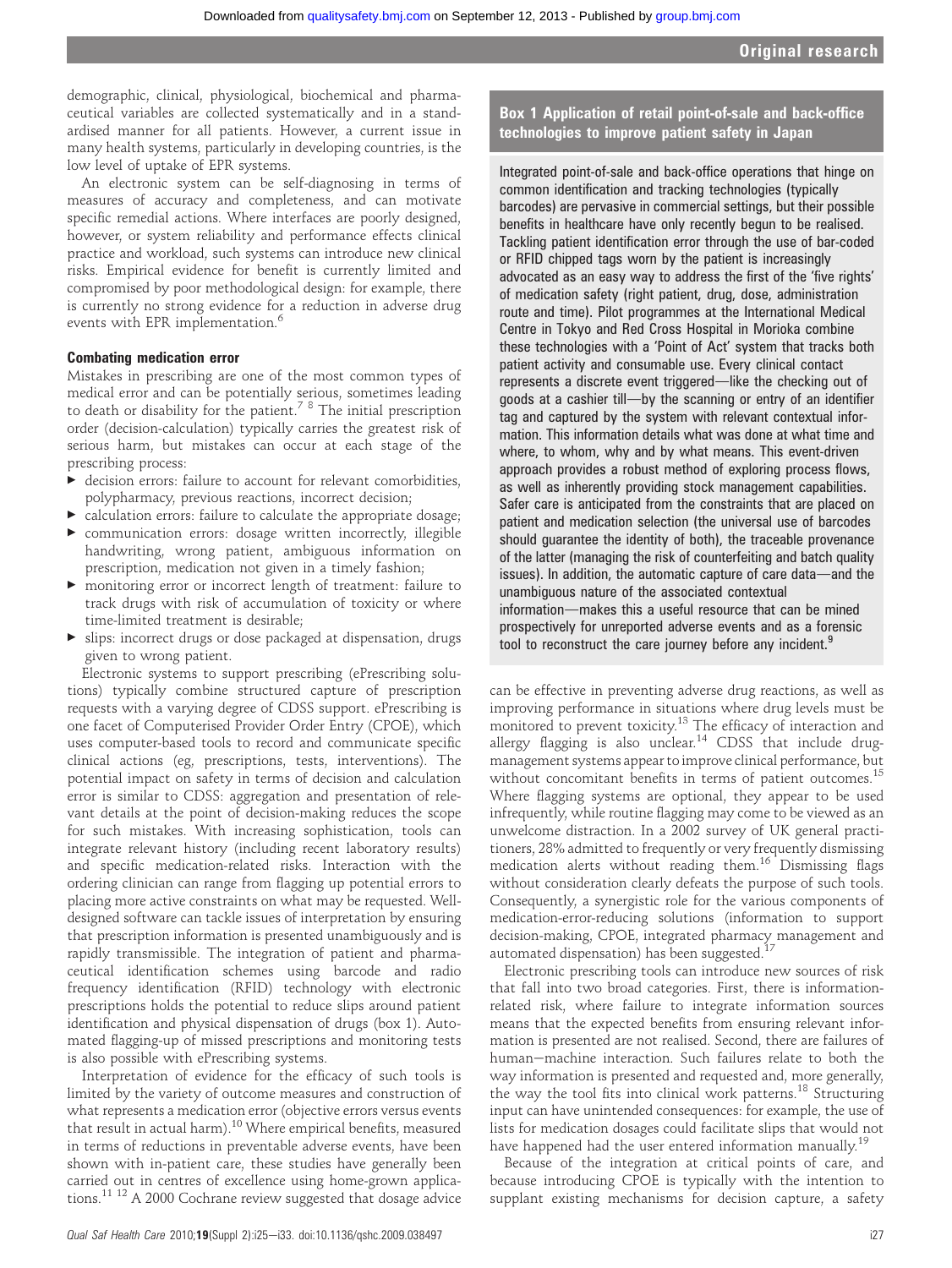impact at the organisational level is inevitable. The impact may be covert; for example, users may make unreasonable assumptions about the capacity of the tool to control certain types of error. Explicit understanding of the limitations of tools is necessary at the level of process design to avoid this problem. There is also an onus on software designers to ensure consistency: for example, in ensuring that prompts for a given type of medication error are displayed against all relevant drugs, rather than as a subset. Other organisational impacts with safety implications include occupying clinical time that would previously have been spent on other activities and duplication of work.<sup>20</sup>

Specific types of error could increase where the negative effect of process change is not fully appreciated. Spencer et al demonstrated an increase in dispensation duplication and inappropriate dose-related error associated with the use of a new CPOE system: the system failed to accommodate the need to transmit updated prescription information to the dispensary whenever a clinical decision was made to amend the dose, instead requiring that a new prescription be issued each time.<sup>21</sup> Concern at this level is further supported by the observation that mortality can increase after the implementation of an ePrescribing system and that organisational factors seem to have a significant role.<sup>22</sup> As with CDSS, there is a current lack of regulatory oversight. For example, ePrescribing systems are exempted from federal oversight in the USA and UK. There is also a need to develop systems to identify potential adverse drug reactions prospectively (box 2), rather than relying on manual reporting systems that have very low reporting rates.<sup>23</sup>

#### Delivering patient-centred care

An emerging theme in healthcare in countries like the UK and USA is that patients should have greater involvement in the care that they receive and be more informed about their own health and the treatments available to them. Technological developments are facilitating the sharing of information between patients and clinicians through online services, and such online access to medical records (figure 2) results in new opportunities for self-monitoring and for convenient care delivery (eg, email consultations).<sup>24</sup> Each of these developments can be designed with safety issues explicitly in mind (eg, patient validation of information in an electronic record could contribute to reduced error) while also conferring new risks.

Health systems across the world are now focussing on health promotion, disease prevention and optimising the management of chronic diseases. To help achieve this, there is considerable scope for collecting and utilising information from patients about lifestyle (eg, exercise, diet, smoking, alcohol consumption, etc) without the involvement of clinicians. These systems can be used to collect information directly from the patient, for example, at a preconsultation interview (remotely via the internet or in the clinic waiting room). Computerised historytaking systems can be used in many clinical settings and, when eliciting data directly from patients, could prove particularly useful in identifying potentially sensitive information such as alcohol consumption, sexual health and mental health, which patients might be otherwise reluctant to divulge.<sup>25</sup> <sup>26</sup> Computerbased questionnaires are also useful for gathering important background data before the consultation, which can then allow more time for focussing on key aspects of the health problems within the consultation. As well as improving patient safety, these systems can also reduce administrative costs, thus releasing funds for other areas of healthcare.

Box 2 Prospective identification of adverse drug reactions using electronic health records, data mining and signal detection

Current systems for the detection of Adverse Drug Reactions (ADRs) have serious limitations. For example, the associations between Cyclo-Oxygenase Type 2 (COX-2) inhibitors used in the treatment of arthritis and increased risk for myocardial infarction and stroke were only discovered after these drugs had been used for 7 years by hundreds of thousands of users. Even where an association has been described, underestimation of the magnitude of risk could delay withdrawal of a drug; for instance, with the eventual withdrawal of thioridazine in June 2005, many years after the association with long QT syndrome had been described. Using information from electronic health records, it is now possible to consider identifying ADRs prospectively using data mining and signal detection. This raises a number of technical challenges, including the large size of the data sets (sometimes including records from millions of patients) and the difficulty in sifting out false-positive signals from true positives. However, successful developments in this area could radically transform the speed with which ADRs are detected, thus leading to the opportunity to withdraw a drug or limit its prescribing and hence improve patient safety.

Mobile telephones have also gained recent attention as a way of delivering care in developing countries. Mobile phone use is widespread in both developing and developed nations, and offers potential benefits over other forms of communication that rely on infrastructure (eg, postal systems, land-line telephones); people carry their phone wherever they go and, importantly, consider it an acceptable route through which to receive private information. Tailored alerts and prompts facilitate medication and condition monitoring, thus offering an avenue by which potential problems can be detected and acted upon early.<sup>27</sup> For patients in remote areas, mobile telephony offers a route to access care advice when no local clinical staff are available (box 3).28 Future developments include the ability to perform simple laboratory tests using chip technology, the results of which are transmitted to clinicians using mobile connectivity. However, many of the programmable features on which more advanced systems depend are not available in the first- or second-generation handsets that are commonly in use in developing countries. There is also a current lack of guidance around how to ensure that healthcare interaction conducted using mobile telephony is safe.<sup>29</sup>

#### IT AND PATIENT SAFETY AT THE ORGANISATIONAL AND SYSTEM LEVEL

#### Capturing adverse events

Adverse events are important in healthcare because of the scope for significant harm to patients. Worryingly, they appear to be extremely common.<sup>30</sup> In the UK, around 850 000 errors occur annually in hospitals, contributing towards  $40\,000$  deaths.<sup>31</sup> Most events have a mixture of latent and active contributory causes. This complicates their analysis and can make it hard for responsible organisations to identify the most effective strategy for their prevention. Each 'fix' has a cost-benefit profile and also represents a potential process change that has its own safety implications.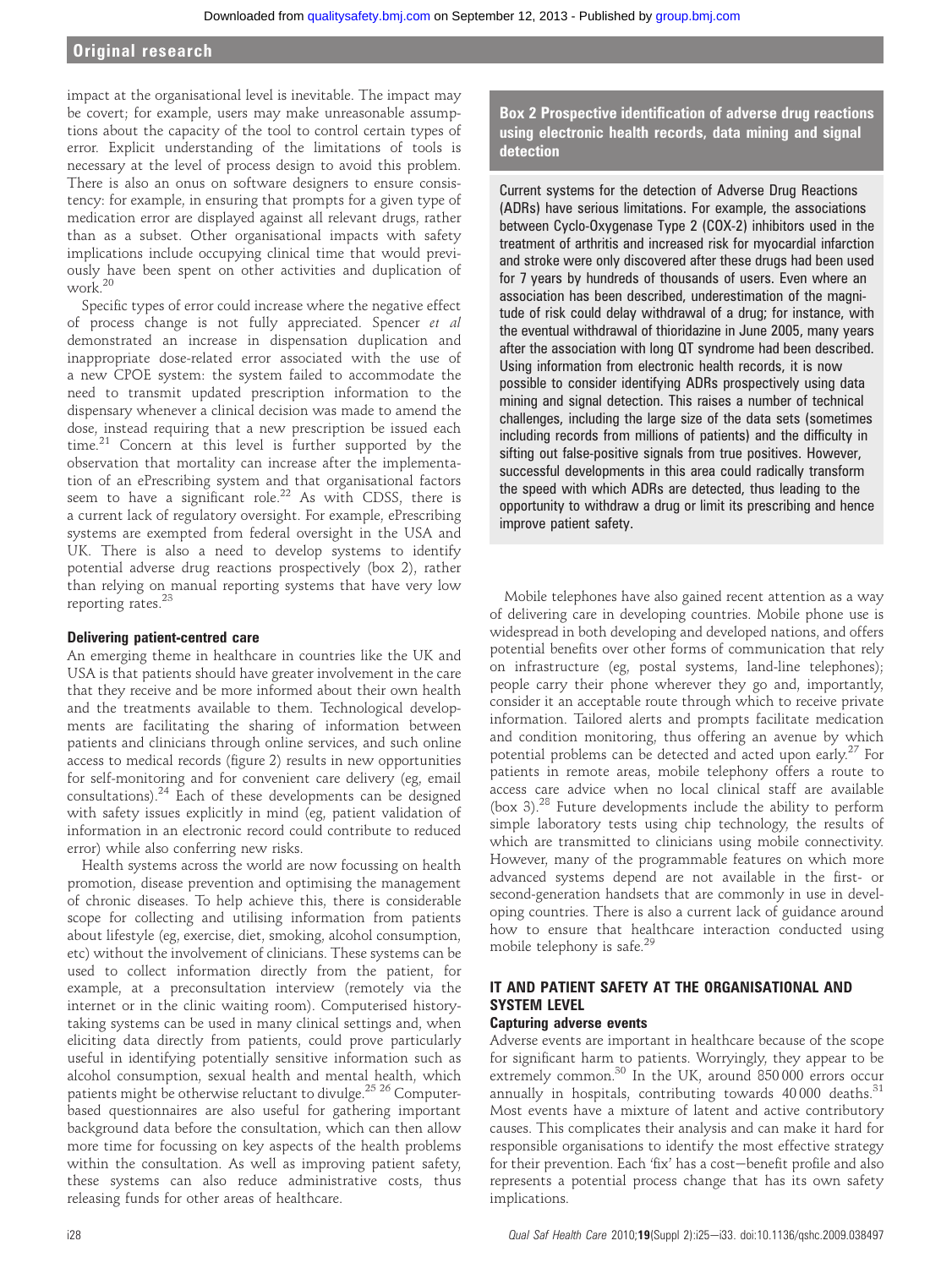**Figure 2** Online patient access to electronic patient records in the UK.

| login                                                                                                                                                 | Patient UK<br>The single source of information for patients                                                                                                                                                                   |
|-------------------------------------------------------------------------------------------------------------------------------------------------------|-------------------------------------------------------------------------------------------------------------------------------------------------------------------------------------------------------------------------------|
| Welcome                                                                                                                                               |                                                                                                                                                                                                                               |
| home > login                                                                                                                                          | Need help?                                                                                                                                                                                                                    |
| vour healthcare online.                                                                                                                               | In co-operation with emis, our computer system supplier, we're providing a service that enables you access to                                                                                                                 |
| if your practice has set these up. (Need help signing in?)                                                                                            | Once you've created an account you will be able to book and cancel appointments with your doctor. You may<br>also be able to request repeat medication, send messages to your practice and update your personal information - |
| Please read the terms of use and the information about your privacy which apply to this website.                                                      |                                                                                                                                                                                                                               |
| If you are concerned about Swine Flu, please<br>read the latest advice from the NHS before<br>booking an appointment.                                 |                                                                                                                                                                                                                               |
| Practice ID Number:<br><b>Access ID Number:</b>                                                                                                       |                                                                                                                                                                                                                               |
| Password:<br>Sign In                                                                                                                                  |                                                                                                                                                                                                                               |
| Access to this system is permitted to<br>authorised users ONLY. Unauthorised attempts<br>are considered a criminal offence and could be<br>prosecuted |                                                                                                                                                                                                                               |
| Current status of the BMIS Access service                                                                                                             |                                                                                                                                                                                                                               |
| Having problems? Please contact your practice for further information or advice.                                                                      |                                                                                                                                                                                                                               |
| The previous version of BMIS Access is still available if you prefer it.                                                                              |                                                                                                                                                                                                                               |
|                                                                                                                                                       | Terms of use   Privacy Policy                                                                                                                                                                                                 |
|                                                                                                                                                       |                                                                                                                                                                                                                               |

Currently, the capture of adverse event in healthcare is generally through voluntary reporting. Although high rates of reporting have been successful in reducing serious events in some industries (eg, aviation), there is significant under-reporting in healthcare. For example, fewer than 10% of adverse drug reactions are reported to regulatory authorities by clinicians. The reasons for this are complex and include fear of blame, organisational culture, lack of reminders and time effects.

Automated post-hoc identification of adverse events holds significant scope to address under-reporting issues; for example, deaths due to substandard care (box 4). A key requirement for event identification is synthesis of information from disparate sources in searching for the 'fingerprint' of an incident. Interoperability is therefore an important requirement for progression in this area. Specific prospective monitoring strategies for newto-market products that would be amenable to IT-based tools have also been suggested. Signal detection and data-mining techniques can also be used to identify other threats to patient safety, such as clusters of adverse events or deaths following healthcare interventions.

Aggregation of incidents at organisational and national levels is also desirable, because the rarity of many events makes it hard to identify underlying systematic causes. Many countries now operate central collections (eg, the National Patient Safety Agency in England) to which events are submitted.<sup>32</sup> Automated analysis of these submissions poses significant technical challenges concerning semantic interpretation of event reports. Techniques that are likely to yield greater benefits in the near future are those that facilitate human operators in matching events and aggregating evidence in ways that can then be shared. Specific software tools already exist for certain types of safety exploration (eg, root cause analysis).

#### **Standards**

The current scope for standards in health informatics focuses on two main areas: data capture and data exchange. From a safety perspective, both hold the potential to address a number of issues. Data completeness is essential for many of the tools with potential safety gains, such as CDSS and ePrescribing.<sup>33</sup> Facilitating information exchange has direct safety implications: systematic transfer reduces the scope for transcription errors and physical loss of data, and can help to ensure that information is available when needed. Furthermore, when patients are receiving care from many different providers, ensuring that relevant parts of their clinical record are available, particularly in emergencies, has clear safety benefits.

Disease and intervention taxonomies are now common, driven partly by their role in remuneration in many health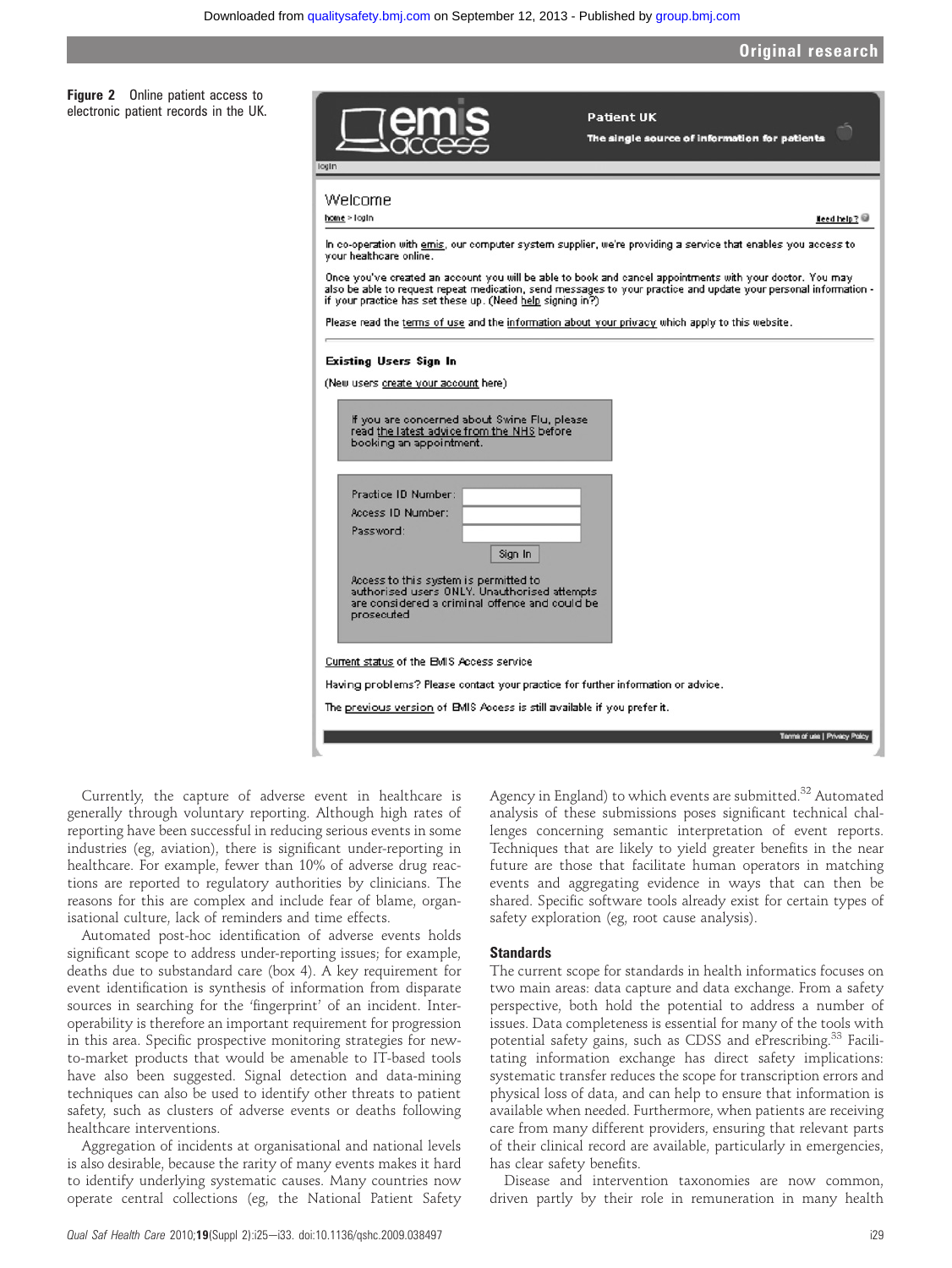Box 3 A consolidated care architecture can help to deliver safer care in inaccessible locations: the Malaysian example

Healthcare agencies in developing and newly industrialised nations face common challenges in providing high-quality, safe healthcare. These challenges include: variable coverage and quality of transport, utility and healthcare specific infrastructures that affect their ability to provide care, particularly outside urban settings; infrastructural and income-related constraints that limit the ability of patients to access services; and resource-related constraints affecting both staffing and equipment. A particular challenge for the Malaysian Ministry of Health is the limited access to remote areas and the reliance on boat travel that can incur significant delays in transferring patients who need urgent care to secondary centres. One solution, developed from 2003 onwards, is the TelePrimary Care (TPC) project that combines elements of electronic patient records, Computerised Provider Order Entry (CPOE), teleconsultation and data-qualityimprovement programmes in a single system. Patients in remote locations benefit from their clinicians having access to expert advice to guide diagnosis and initiate early treatment as well as gaining case-specific feedback as part of Continuing Medical Education conducted through the system. When patients are transferred between centres, their entire record is available through a common system. Medication errors relating to illegible handwriting and drug interactions and contraindication have been reduced. A formal programme of evaluation of TPC was initiated in 2008 and is planned to include evaluation of the impact on patient safety.

systems but also by the need to collect information required for public health surveillance. Similar work on information exchange has resulted in a number of standards. Syntactic interoperability relates to the ability of systems to exchange information about care and requires both a common message statement and a model of the care process involved. The principal international standard is HL7 (Health Level 7).

Semantic interoperability requires the use of common (or appropriately mapped) terminologies. Terminologies can also be related to classification systems based on an underlying ontology, as an ontology is required to map concepts in different terminologies. However, clinical coding (using a taxonomy to classify relevant parts of a patient's medical history) introduces new risks. The coding must be accurate, especially if the coded data will have clinical uses. Minimising errors of miscoding and-importantly-omission, requires well-designed taxonomies with adequate coverage that are applied systematically. Semantic ambiguities in some coding systems (eg, where a particular diagnosis can be coded in several ways, as in the Read code system used in UK primary care) limit the scope for automated interpretation and introduce a source of risk where systems cannot handle these variations. The shift away from paper-based management also introduces new requirements for system reliability. Systems must be robust to random failure and have contingencies in place to ensure that clinical work is not disrupted.

A recurring theme in eHealth is the lack of regulation for medical software. There is significant scope for regulatory authorities to exact the same demands for reliability that are used in other industries where software tools are mission-critical

Box 4 Auditing safety at a national level; applying signal detection to routine outcome statistics to identify failing care

In March 2009, the UK's Care Quality Commission (CQC), which is responsible for monitoring the quality of care in England's National Health Service (NHS), completed its report into standards of care at the accident and emergency department of a small acute urban hospital. The CQC believed that poor-quality care directly resulted in over 400 excess deaths over the period 2005-2008. Service availability, ward configuration and staffing levels were ultimately identified as key contributory factors to this critical failure, but it was notable that routine monitoring of outcome statistics played a role in highlighting the potential problem and triggering the subsequent investigation. Between 2007 and 2008, six 'outlier' alerts were generated for this hospital by a monitoring system that compares condition-specific mortalities against national figures. Although the hospital had already been alerted to a possible problem by an elevated all-cause standardised mortality generated by the same system in 2007, the outlier alerts acted as the trigger for involvement by the CQC. The data required to calculate these metrics are collated automatically as anonymised care-episode statistics and processed for the NHS by the Dr Foster Unit at Imperial College London.

The monitoring solution adopted in the UK combines automated routine reporting with national coverage, with a statistical methodology that is robust to false alerts; for example, the increased uncertainty associated with measurements involving very small numbers of patients. Prerequisite for the implementation of this kind of solution is reliable capture of event data in electronic form and an infrastructure for aggregation of these data nationally. In the UK, this is achieved in secondary care by electronically coding the main reason for each admission through a standard form and the use of a common national IT infrastructure to aggregate the data for analysis. Coded data extracted from primary care systems could be used for similar monitoring work. Beyond the IT components of the solution, responsible authorities must have processes in place that guarantee appropriate action when outlying data are generated. The judicious use of specific alerts to highlight salient issues can be advantageous, particularly where the perceived reliability of such alerts is high.

(eg, aviation). The complexity of medical systems is often cited as a barrier to this regulation; however, simple parameters like system uptime are easily measurable. Organisations such as the European Committee for Standardisation (CEN) could also help to develop international standards.

#### Implementation issues

The impact of IT tools on clinical processes can be significant but appears to be frequently underestimated both by system designers and implementing organisations. Risks can occur as a result of the explicit changes to existing processes that the tool introduces. Changes in the behaviour of end users can also occur-for example, cultural factors, attitudinal elements including resistance, assumptions (eg, assuming that the tool offers certain functions) and changes in the proportion of time allocated to different tasks. Failure to understand these possible effects carries the risk of patient harm. Introduction of a tool (and reversion where tools subsequently fail) is disruptive and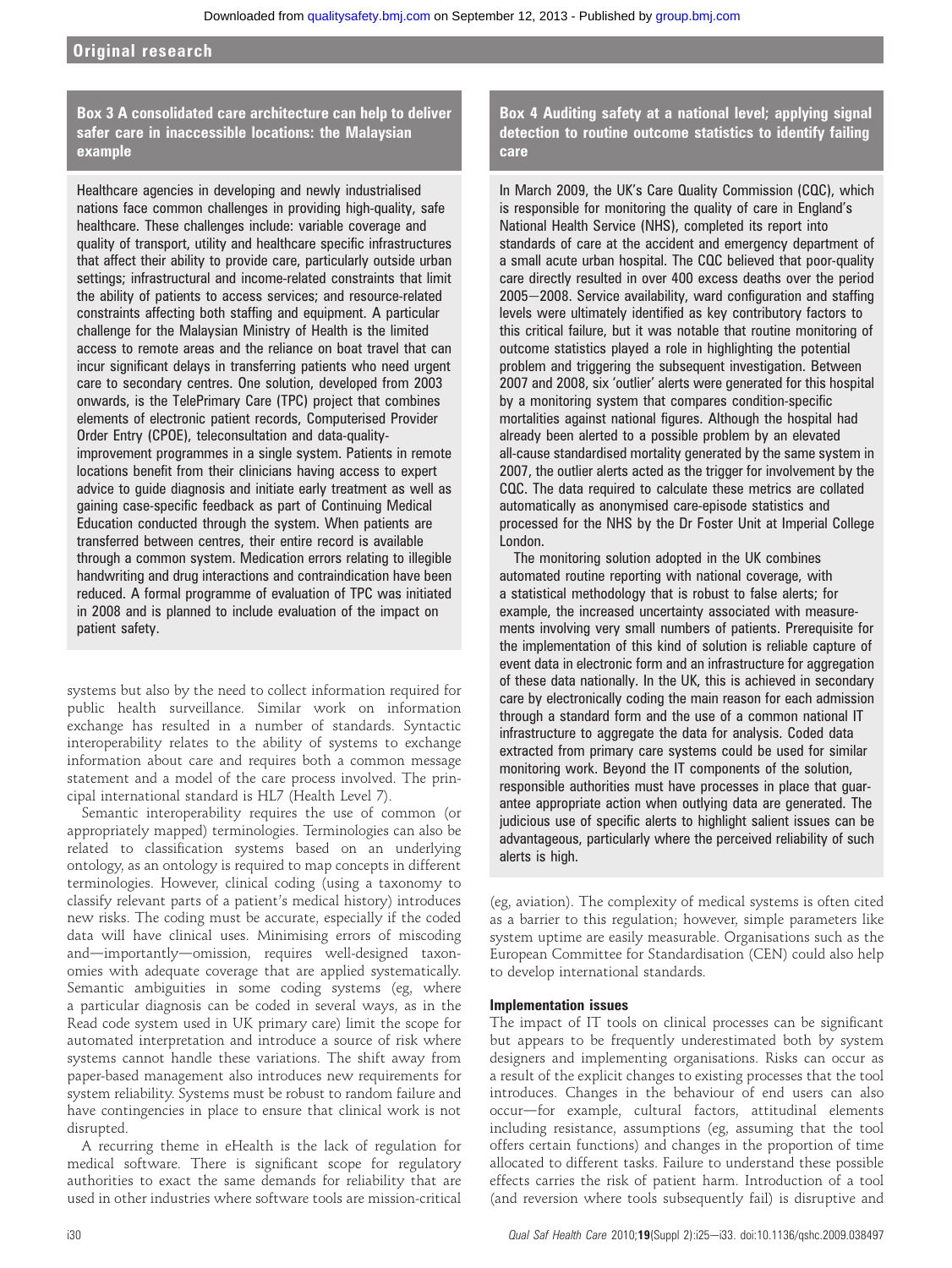itself carries a safety burden. Multidisciplinary working is the hallmark of modern healthcare; this imposes an additional burden on IT platforms in meeting the requirements of a team of users in which each member might have a different set of priorities.

Understanding safety in all contexts, including IT, requires a holistic approach considering elements that partition into those that are specific to IT (reliability, ergonomics, standards compliance, etc) and those relating to any process of organisational change (process redesign, culture, training and competence). A recent review of UK adverse incident reporting specifically identifies training and process integration as specific causes in relation to IT.<sup>34</sup> Adequate monitoring of implementation requires systematic planning and oversight throughout the lifespan of each tool as risks shift from implementation to ongoing training, sustainability and service level issues. Every implementation will have a combination of beneficial and detrimental effects. These may be intended, unintended but predictable or unintended and unpredicted. Discussion in the context of IT tools too often focuses on the beneficial, intended effects. A robust strategy can help identify possible risks (and devise mitigating strategies) and, postimplementation, identify those unpredicted consequences that can then be addressed locally. Captured at an organisational level and beyond, these analyses can be used to feed into the future design of both systems and implementation strategies. Examination of patient safety issues should be a recurring and explicit programme of work throughout the life cycle of every relevant IT tool.

#### ISSUES SPECIFIC TO DEVELOPING COUNTRIES

In developing countries, issues surrounding the use of IT to improve patient safety are often very different to those in developed countries. Healthcare workers in developing countries often lack access to information that could help them provide safe, effective care to their patients.<sup>35</sup> This often results in substandard medical practice. Improving access to relevant, reliable and up-to-date information has great potential to improve the safety of healthcare in such settings.

The Health InterNetwork Access to Research Initiative (HINARI) Programme, established by WHO in collaboration with major publishers, enables healthcare workers in developing countries to gain access to a large collection of biomedical journals and health literature.<sup>36</sup> With improved access to the internet in many parts of the world, information access initiatives such as HINARI could have a major impact on the safety of healthcare in resource-poor countries. For example, the first undersea cable to bring high-speed Internet access to East Africa went live in 2009, substantially increasing the number of people in the area with access to the internet, while at the same time reducing the cost of access.

#### A RESEARCH AGENDA FOR IT AND PATIENT SAFETY

Efforts to provide a robust commentary about patient safety in the context of IT are impeded by ongoing issues of methodological quality of research and evaluation in the field.<sup>37</sup> These issues can be summarised as:

- ▶ a fragmented theoretical framework that limits the scope for consistency in approach and stepwise evolution of the field-efforts to establish taxonomies for patient safety are an important first step in tackling this;
- < parallel fragmentation in primary and secondary methodologies for the evaluation of IT tools, which includes all stages of design and implementation.

The diversity of outcome measures available and the quality with which investigations are reported are often cited as issues in the field. Both impact critically on the ability to perform effective synthesis of the literature. The critical gap between the benefits anticipated from theoretical work and those realised in clinical practice can only be addressed through well-designed evaluation programmes around technology implementation. Lessons can also be drawn from the health informatics literature on human factors research and human factors engineering.

Most evaluations of IT tools are currently described in the context of a single product being implemented in a live environment. This reflects a lack of confidence in developing more complex study designs that combine robust implementation evaluation with process, cost-effectiveness and impact analyses rather than ignorance of the possible organisational and financial consequence of technology implementation. The complexity of organisational impact can only be well explored with ethnographic approaches, but dedicated between-technology comparisons in controlled situations are clearly desirable. Efforts to standardise the approach to evaluation are continuing. Recent progress includes the introduction of guidelines for evaluation and reporting of IT interventions (GEP-HI, STARE-HI).<sup>38</sup> Consideration of harm as a specific outcome measure has also recently been advocated.<sup>39</sup>

Specific current topic areas where further research work is indicated include:

- < methods of improving data quality in electronic patient records;
- < identification of threats to patient safety using prospective methods and signal detection-for example, pharmacovigilance and postoperative mortality to identify adverse drug reactions;
- < the use of mobile-phone technology to provide prompts and reminders to patients and to store key medical information on people with chronic illnesses;
- < the use of IT for home-based care delivery and the role of pervasive sensing and remote monitoring;
- < evaluation of information access initiatives such as HINARI and their effect on patient safety in developing countries.

#### CONCLUSIONS

This review outlines the potential of IT solutions to improve patient safety. Although it is developed countries that will benefit from such technological interventions in the short term, the rapidly falling cost of IT means that middle-income and eventually lower-income countries will also eventually benefit. A key lesson from health systems that have been successful in implementing IT in healthcare is that a commitment from the funders of healthcare (whether these are governments, national insurance schemes or third parties) to meet the costs of IT solutions is essential to ensuring their rapid and effective takeup. Countries with health systems where this is not the case, such as the USA, have had a much lower uptake of essential technologies, such as electronic patient records, than countries like the UK and Netherlands, where funders have shown greater commitment.<sup>40</sup> <sup>41</sup>

Although IT solutions do have considerable potential to improve patient safety, there is currently a gap between the theoretical and empirically demonstrated benefits. Given the lack of evidence on quality and safety improvements and on cost-benefits, future eHealth applications should be evaluated against a comprehensive and rigorous set of measures, ideally at all stages of the application life cycle. Attention must also be paid to socio-technical factors to maximise the likelihood of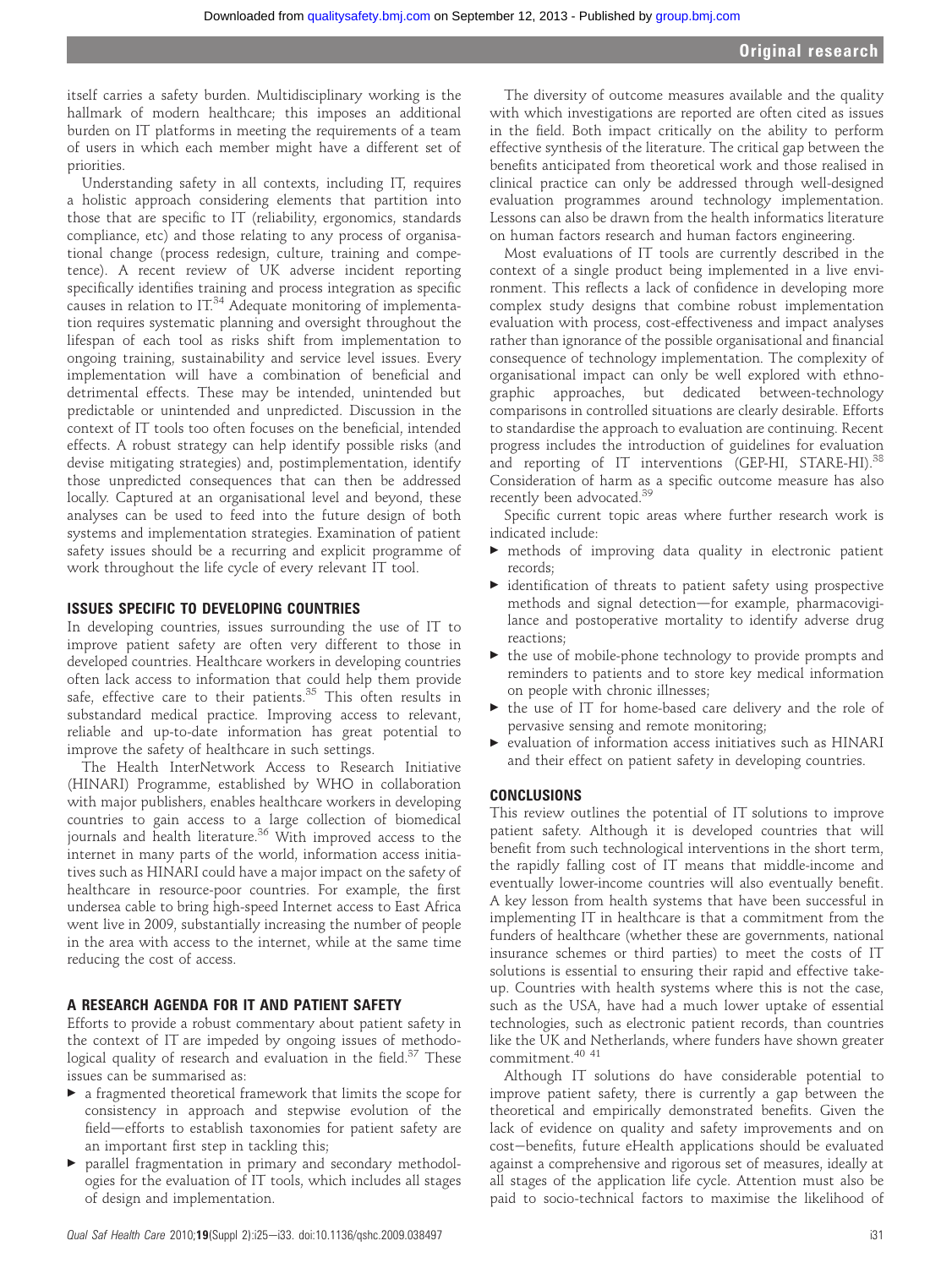successful implementation and adoption.<sup>42</sup> Finally, most of the research in this area has been carried out in affluent, developed countries. Detailed case studies and rigorous research are also needed from middle- and lower-income countries if eHealth solutions are to be developed that can benefit public health and improve patient safety across the world.

How, then, can funders and providers of healthcare take forward the use of IT to improve patient safety? A key step is introducing the use of electronic patient record systems; these systems lie at the heart of many eHealth technologies, such as electronic prescribing and computerised test ordering, as well as providing data for the identification of potential threats to patient safety. However, the introduction of electronic patient records can bring its own threats to patient safety, particularly in the early stages, when healthcare providers could be using electronic and paper-based records in parallel. One consequence of this dual usage is that the data held in electronic patient record systems can be inaccurate or incomplete, with the potential to compromise patient safety because key data items (eg, drug allergies or important comorbidities) might not be recorded. Other key steps are to ensure the full engagement of clinicians and other professionals, and to provide adequate training to allow them to use eHealth solutions appropriately. It is also important that methods for effective data interchange between IT systems are in place if the full benefits are to be realised, and to limit the workload and errors that can arise from duplicate and unnecessary data entry. Finally, the implementation of IT solutions in healthcare should be linked to an effective research, development and evaluation agenda to allow appropriate lessons to be learnt and to ensure that only systems that have a real impact on patient safety, quality and healthcare efficiency are disseminated more widely.

Acknowledgements We are very grateful to G-Z Yang and A Darzi of Imperial College London for their guidance and advice and to V Allan for her comments on the paper. We thank S Rawaf at Imperial College London for his help in expanding the membership of the Working Group; O Mytton (Department of Health, England), R Aggarwal (Department of Surgery, Imperial College London) and E Kelley (WHO Patient Safety) for their role in coordinating the working groups and in recommending avenues for exploration by the working groups. Thanks also to R Alshamsan from Imperial College for suggestions about the inclusion of content around mobile phone technology. The Working Group was chaired by A Majeed.

Funding The project was funded by WHO Patient Safety. The Department of Primary Care & Public Health at Imperial College London receives funding from the NIHR Biomedical Research Centre scheme and the NIHR Collaboration for Leadership in Applied Health Research & Care scheme.

Competing interests JC, AS and AM have received funding for a systematic review on the use of IT to improve patient safety from the NHS Connecting for Health Evaluation Programme (NHS CFHEP 001). AM's department has received funding from Dr Foster Intelligence to develop software tools to help improve patient safety. The other authors report no conflict of interest.

Contributors CH and AM prepared the article after discussion with coauthors. All authors contributed to the tasks of the Working Group and provided input into the drafting of the article.

Provenance and peer review Not commissioned; externally peer reviewed.

#### **REFERENCES**

- 1. IT Accessibility & Workforce Division, Office of Government wide Policy, US General Services Administration. Summary of Section 508 Standards. http://goo. gl/lV6F (accessed May 2010).
- 2. **Pagliari C,** Sloan D, Gregor P, et al. What is eHealth  $(4)$ : a scoping exercise to map the field. J Med Internet Res 2005;7:e9.
- 3. Wyatt J, Spiegelhalter D. Field trials of medical decision-aids: potential problems and solutions. Proc Annu Symp Comput Appl Med Care 1991:3-7.
- 4. **Berner ES,** Kasiraman RK, Yu F, et al. Data quality in the outpatient setting: impact on clinical decision support systems. AMIA Annu Symp Proc  $2005:41 - 5$ .
- 5. Fox J, Thompson R. Clinical decision support systems: a discussion of quality, safety and legal liability issues. Proc AMIA Symp 2002:265-9.
- 6. Royal S, Smeaton L, Avery AJ, et al. Interventions in primary care to reduce medication related adverse events and hospital admissions: systematic review and meta-analysis. Qual Saf Health Care 2006:15:23-31.
- 7. Avery AJ, Sheikh A, Hurwitz B, et al. Safer medicines management in primary care. Br J Gen Pract 2002;(Suppl 52):S17-22.
- 8. **Barber N, Rawlins M, Dean FB. Reducing prescribing error: competence, control,** and culture. Qual Saf Health Care 2003:12(Suppl 1):i29-32.
- 9. **Akiyama M.** Risk management and measuring productivity with POAS-Point of Action System. Stud Health Technol Inform 2007;129:208-12.
- 10. **Classen DC,** Metzger J. Improving medication safety: the measurement conundrum and where to start. Int J Qual Health Care 2003;15(Suppl 1): $i41-7$ .
- 11. **Kaushal R,** Bates DW. Information technology and medication safety: what is the benefit? Qual Saf Health Care  $2002:11:261-5$ .
- 12. Oren E, Shaffer ER, Guiglielmo BJ. Impact of emerging technologies on medication errors and adverse drug events. Am J Health Syst Pharm  $2003:60:1447 - 58.$
- 13. Walton RT, Harvey E, Dovey S, et al. Computerised advised on drug dosage to improve prescribing practice. Cochrane Database Syst Rev 2001;(1):CD002894.
- 14. **Eslami S,** Abu-Hanna A, de Keizer NF. Evaluation of outpatient computerized physician medication order entry systems: a systematic review. J Am Med Inform Assoc 2007;14:400-6.
- 15. Garg AX, Adhikari NK, McDonald H, et al. Effects of computerized clinical decision support systems on practitioner performance and patient outcomes: a systematic review. JAMA 2005, 293 1223-38.
- 16. Magnus D, Rodgers S, Avery AJ. GPs' views on computerized drug interactions alerts. J Clin Pharm Therapeutics 2002;27:377-82.
- Anderson JG, Jay SJ, Anderson M, et al. Evaluating the capability of information technology to prevent adverse drug events: a computer simulation approach. J Am Med Inform Assoc  $2002; 9:479 - 90$ .
- Koppel R, Metlay JP, Cohen A, et al. Role of computerized physician order entry systems in facilitating medication errors. JAMA 2005;293:1197-203.
- 19. Shulman R, Singer M, Goldstone J, et al. Medication errors: a prospective cohort study of hand-written and computerised physician order entry in the intensive care unit. Crit Care  $2005; 9:R516-21$ .
- 20. **Overhage JM,** Perkins S, Tierney WM, et al. Controlled trial of direct physician order entry: effects on physicians' time utilization in ambulatory primary care internal medicine practices. J Am Med Inform Assoc 2001;8:361-71.
- 21. Spencer DC, Leininger A, Daniels R, et al. Effect of a computerized prescriber-orderentry system on reported medication errors. Am J Health Syst Pharm.  $2005:62:416-19.$
- 22. Han YY, Carcillo JA, Venkataraman ST, et al. Unexpected increased mortality after implementation of a commercially sold computerized physician order entry system. Pediatrics 2005;115:1506-12.
- 23. Molokhia M, Curcin V, McKeigue P, et al. Statin induced myopathy and myalgia: Time trend analysis and comparison of risk associated with statin class from 1991-2006. PLoS One 2008;3:e2522.
- 24. **Car J,** Sheikh A. Email consultations in health care:  $1$ —scope and effectiveness.  $BMJ 2004;$ 329:435-8.
- 25. **Skinner HA,** Allen BA. Does the computer make a difference? Computerized versus face-to-face versus self-report assessment of alcohol, drug, and tobacco use. J Consult Clin Psychol 1983;51:267-75.
- Supple AJ, Aquilino WS, Wright DL. Collecting sensitive self-report data with laptop computers: Impact on the response tendencies of adolescents in a home interview. J Res Adolesc 1999;9:467-88.
- 27. Kaplan WA. Can the ubiquitous power of mobile phones be used to improve health outcomes in developing countries? Global Health 2006;2:9.
- 28. Car J, Sheikh A. Telephone consultations. BMJ 2003;326:966-9.
- 29. Pinnock H, Slack R, Sheikh A. Misconnecting for health: (lack of) advice for professionals on the safe use of mobile phone technology. Qual Saf Health Care  $2007;16:162-3$
- 30. Institute of Medicine. To err is human: building a safer health system. In: Kohn LT, Corrigan JM, Donaldson MS, eds. Washington DC, USA: National Academy Press, 2000.
- 31. Aylin P, Tanna S, Bottle A, et al. How often are adverse events reported in English hospital statistics? BMJ 2004;329:369.
- 32. Panesar SS, Cleary K, Sheikh A. Reflections on the National Patient Safety Agency's database of medical errors.  $J R$  Soc Med 2009, 102:256-8.
	- 33. Majeed A, Car J, Sheikh A. Accuracy and completeness of electronic patient records in primary care. Fam Pract 2008;25:213-14.
	- 34. National Patient Safety Agency. Randomised IT related incidents-10 months up to April 2008-Review of data from the National Reporting and Learning System (NRLS). London, UK: National Patient Safety Agency, 2008.
	- 35. Pakenham-Walsh N, Bukachi F. Information needs of health care workers in developing countries: a literature review with a focus on Africa. Hum Resour Health 2009;7:30.
	- 36. **Katikireddi SV.** HINARI: bridging the global information divide. BMJ 2004;328:1190-3.
	- 37. Black A, Car J, Majeed A, et al. Strategic considerations for improving the quality of eHealth research: we need to improve the quality and capacity of academia to undertake informatics research. *Inform Prim Care* 2008;16:175-77.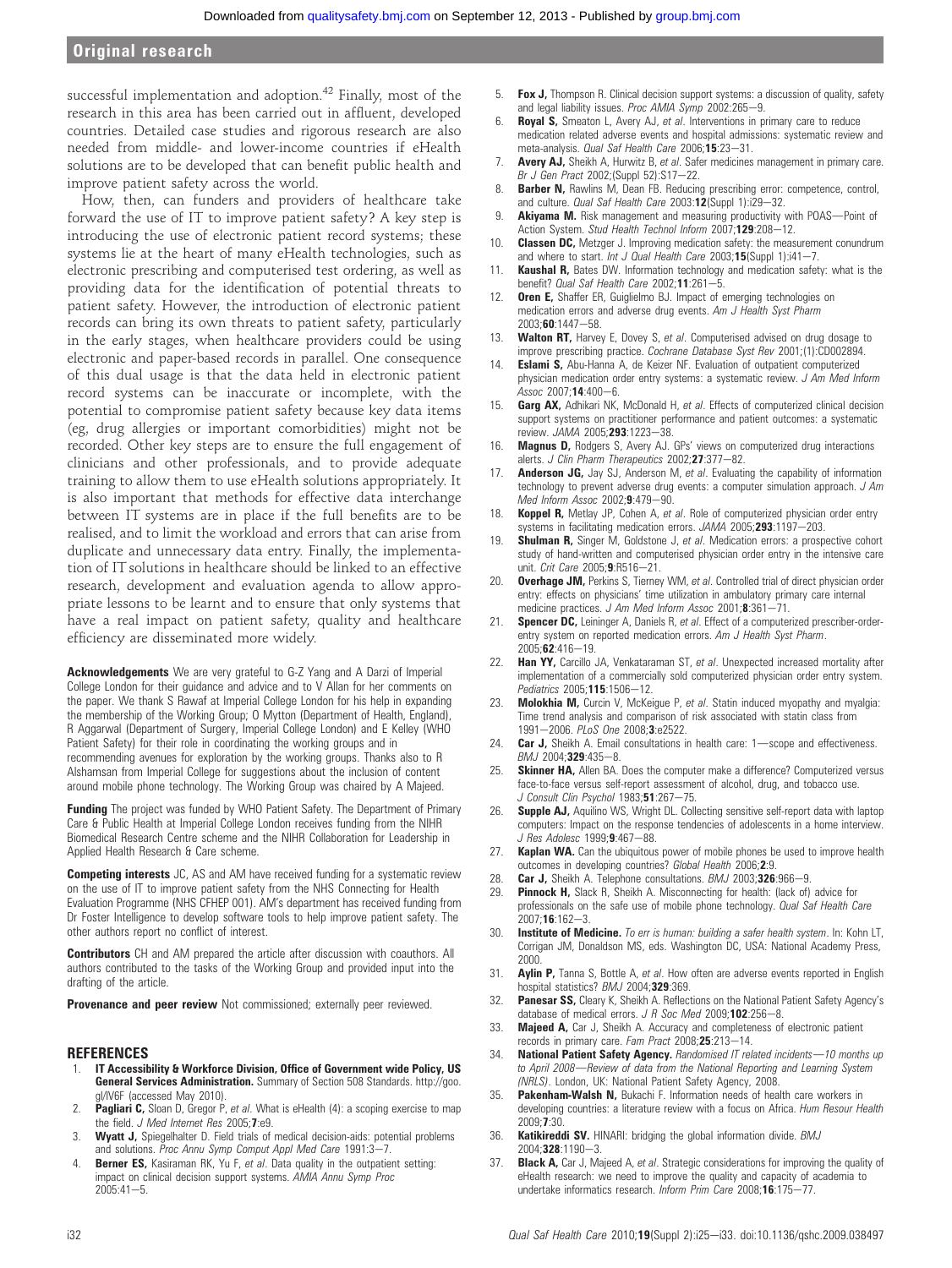- 38. Website of the working group for assessment of health information systems of the European Federation for Medical Informatics. http://iig.umit.at/efmi/ (accessed March 14 2010).
- 39. Shcherbatykh I, Holbrook A, for COMPETE III Investigators, et al. Methodologic issues in health informatics trials: the complexities of complex interventions.  $J Am$ Med Inform Assoc 2008;15:575-80.
- 40. Schoen C, Osborn R, Doty MM, et al. A survey of primary care physicians in 11 Countries, 2009: perspectives on care, costs, and experiences. Health Aff 2009;40:w1171-83.
- 41. **Shea S,** Hripcsak G. Accelerating the use of electronic health records in physician practices. *N Engl J Med* 2010;362:192-5.
- 42. Majeed A. Ten ways to improve information technology in the NHS. BMJ  $2003;326:202-4.$